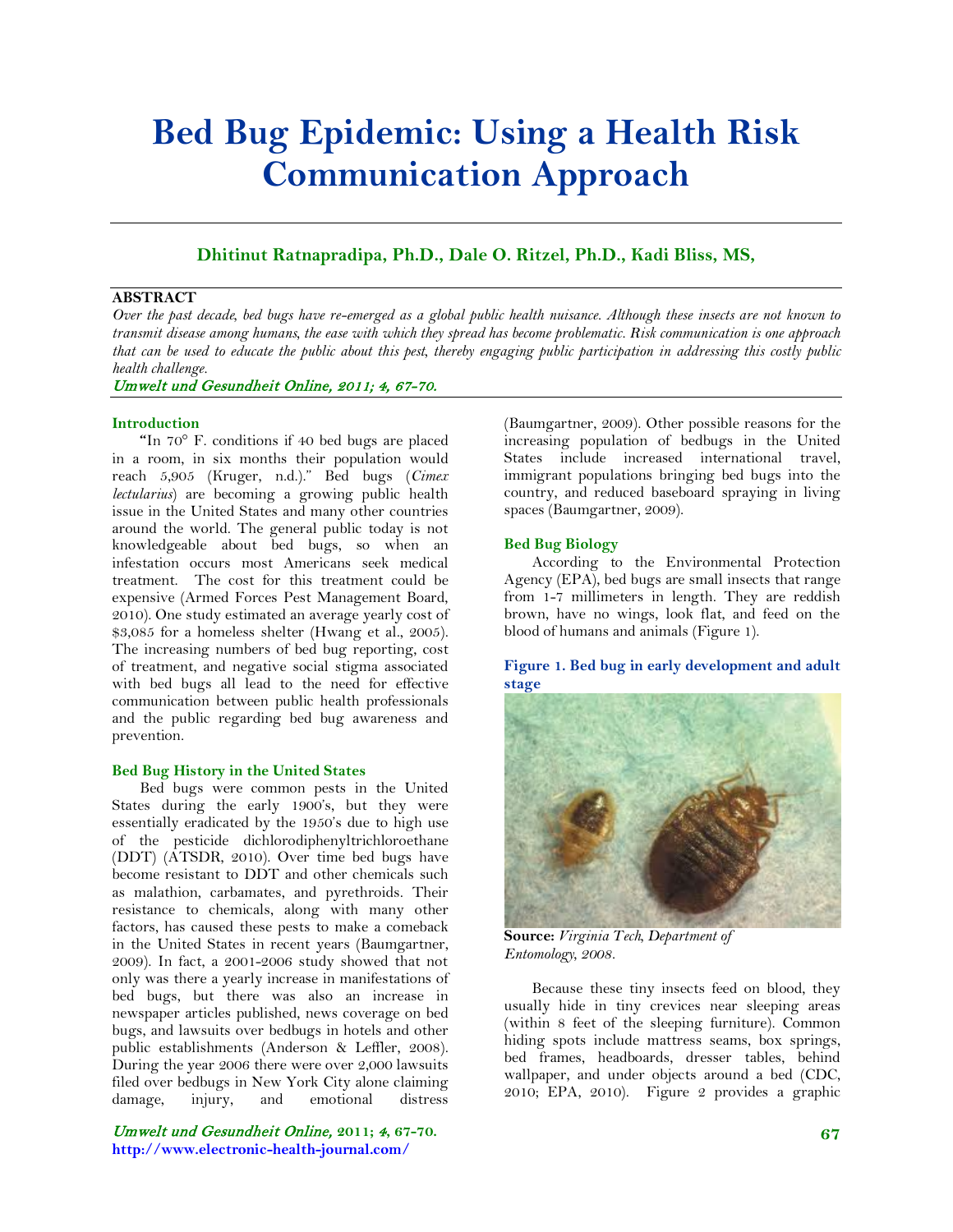image of bed bugs in a common hiding spot – mattress seams.

**Figure 2. Bed bug infestation in mattress seams**



Source: *Bed Bug Mattress Covers, 2009.*

There is no race, sex, or age preference for bedbugs, so all people can be affected by bedbug infestations (Schwartz, 2010). Bed bug infestations can occur in apartments, shelters, dorm rooms, hotels, nursing homes, hospitals, cruise ships, etc., regardless of the cleanliness of the establishment. They are also easily transported by people as they move from place to place. Travelling bed bugs can be found in the seams of suitcases, folded clothes, bedding, and furniture. If a bed bug infestation is suspected there are certain signs to look for including dark fecal spots on bedding, white bed bug eggs and egg shells, skin shed by bed bug nymphs as they develop, reddish stains on bedding, and live bed bugs (EPA, 2010).

According to a CDC and EPA (2010) joint statement, when a bed bug bites, the victim will not feel the bite. Most people do not even realize they were bitten until a mosquito-like or flea-like mark appears at the bite's location, and it could take up to 14 days for the mark to be noticeable. The bite mark will likely be swollen, red, itchy, and irritating; and accompanying symptoms might include insomnia, anxiety, and skin problems due to heavy scratching (CDC & EPA, 2010).

## **Public Health Concerns**

Despite the fact that bed bugs continue to increase in numbers in the United States today and it becomes easier to see bed bugs as a growing problem, there are many challenges facing public health professions as they try to educate people and communities about this public health issue. One of the largest problems is the fact that there is currently not a reporting system for infestations. Another problem is the absence of coordination between federal and state agencies regarding bed bug prevention, treatment, and education

Umwelt und Gesundheit Online, **2011;** 4**, 67-70. http://www.electronic-health-journal.com/**

(Baumgartner, 2009). This causes the response efforts for bed bug infestations to be primarily at the local level, which may not be an efficient use of resources, time, and money. Lack of funding for research and new products to eliminate bed bugs is another challenge facing public health professionals, especially in today's unstable economy (Baumgartner, 2009). Finally, there is no documented evidence that bed bug infestations lead to disease transmission, so it is difficult for some professionals to make bed bugs a priority when there are many other issues that do lead to disease transmission competing for their time and limited funds (Baumgartner, 2009).

A National Bed Bug Summit (hosted by the EPA) was held in 2009 to address some of these public health issues, and workgroups were formed to make recommendations in five areas (research, governmental role, consumer education and communication, pest control operator education and training, and property owner/manager role). Some of the recommendations include:

- demonstrating bed bugs are indeed a public health issue by showing their impacts on society
- providing subsidies for bed bug control
- developing targeted bed bug information for children in school, hotels, dorms, home care providers, etc.
- mandating an integrated pest management certification for bed bug control
- providing education and training for property managers, owners, and tenants (EPA, 2009)

## **Communication between Health Professionals and the Public**

Among the recommendations made by the EPA's National Bed Bug Summit, arguably the most important are the recommendations related to consumer education and communication (EPA, 2009) because education and communication between health professionals/agencies and the public are currently limited. Two major efforts that are currently in place start with the CDC and the EPA. The CDC is working with experts to develop better methods for bed bug control, and they are hoping to develop national strategies to reduce bed bug populations. The EPA is working to develop safe and effective new compounds to control bed bugs. Even with the collaboration between the CDC and the EPA, there is still a need for health agencies and the public to communicate and collaborate to control and prevent bed bug infestations (CDC & EPA, 2010). Rossi and Jennings (2010) recommend passing local legislation aimed at clarification of pest control responsibilities among members of a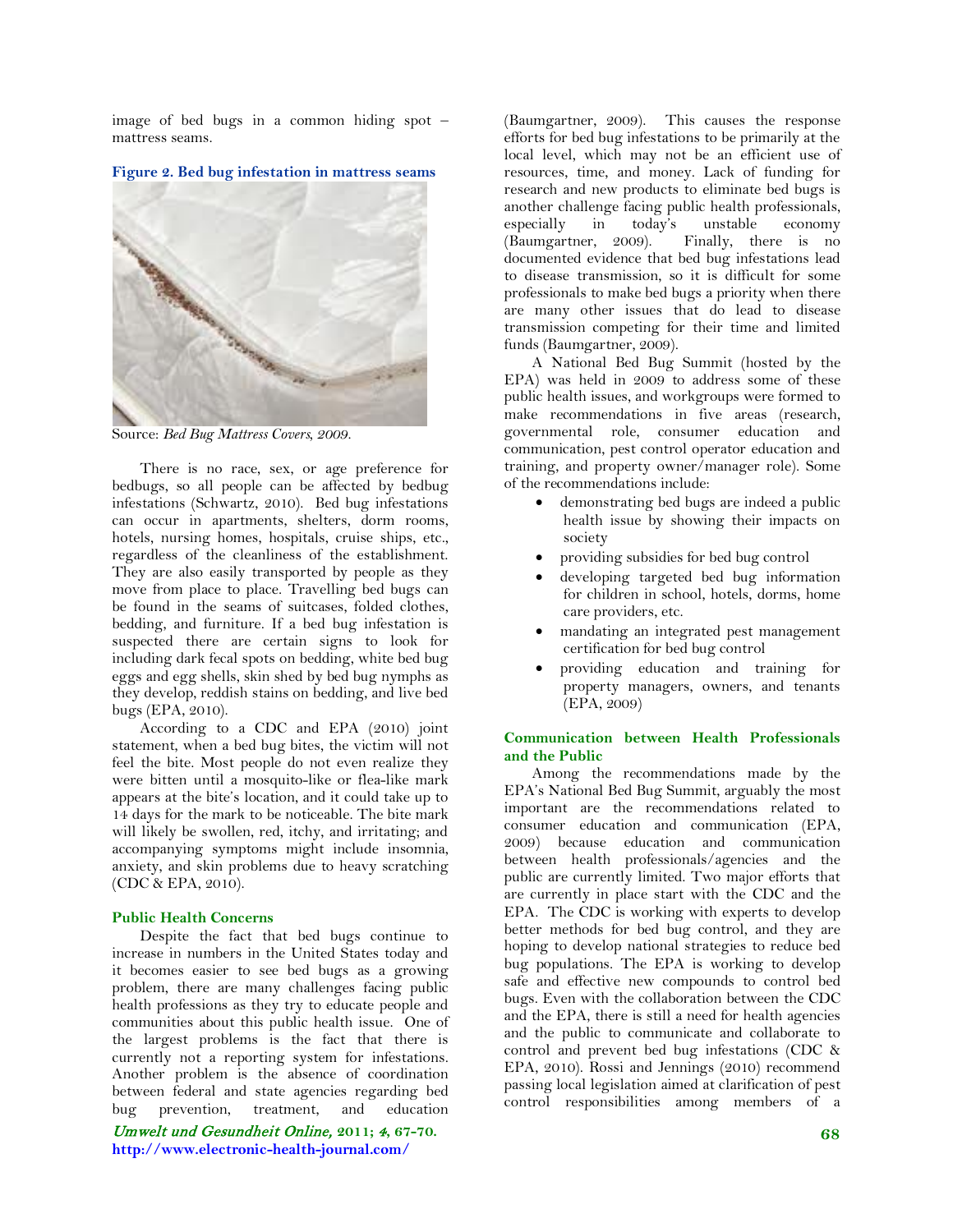community, using dogs to identify bed bug infestations and save limited funds, and creating health programs to raise public knowledge, awareness, and skills related to bed bug identification and treatment. One attempt at a comprehensive public health initiative aimed at bed bug control comes from the Central Ohio Bed Bug Task Force. The Task Force is a collaboration of local governments, health departments, pest controllers, landlord and tenant rights groups, and many more. They work together to prevent bed bug infestations with education, and they communicate with those having bed bug infestations to get them proper resources and information. The task force has information for many target groups including individuals, families, firefighters, schools, health professionals, social service workers, landlords and realtors, hospitality workers, and retail workers (Central Ohio Bed Bugs Task Force, 2011).

Because successful communication efforts are critical in times of epidemics such as that of bed bugs, health professionals from the CDC, EPA, Central Ohio Bed Bugs Task Force, and others should look toward communication theory to effectively communicate about and address the public health threat caused by rising numbers of bed bugs in the United States. Bernhardt (2004) states that public health communication should encompass a multilevel approach with tailored messages for the individual, targeted messages for groups, social marketing for communities, media advocacy to influence policy, and mass media campaigns aimed at the population. These communication theory strategies have shown to be effective in addressing epidemics such as West Nile (Covello et. al., 2001), and therefore may also be a useful tool in addressing the current bed bug epidemic. In fact, the Central Ohio Bed Bug Task Force is already utilizing some of these strategies by having tailored messages for individuals dealing with bed bug infestation and by targeted messages for groups like nurses and tenants. By using more or all of the elements of communication theory, bed bug initiatives are likely to reach more people.

# **Recommendations**

Health educators can play an important role in communication between health professional and the public concerning the bed bug epidemic utilizing health communication theory. Some of the ways in which health educators and other health professionals can go about this is to understand how the media gathers and reports news and use that knowledge to raise public awareness about bed bugs, to advocate for policy change that will address the bed bug epidemic (e.g. tenant and landlord policies), and by framing, or packaging, information for individuals, groups, communities, and the general

Umwelt und Gesundheit Online, **2011;** 4**, 67-70. http://www.electronic-health-journal.com/**

population. We recommend strategies and information used to address the bed bug epidemic through a communication theory approach should be based upon the EPA's National Bed Bug Summit (2009). Below is a list of Summit recommendations in the area of consumer education and communication:

- Develop targeted bed bug education curriculum
	- o Include pictures of early developmental stages of bed bugs, guidance on detection of low-level infestations and prevention
- Develop and disseminate information
	- o Focus on identification, biology, prevention, safe treatment options, do's and don'ts, dispel myths, sanitary guidelines, and best practices
	- Use internet based outreach
		- o Include fact sheets, podcasts, key points
		- o Use Facebook, YouTube, and other popular media
		- o Have mandatory education of property managers via webinars
- Develop Public Service Announcements in multiple languages
	- o Disseminate through multiple channels such as television, radio, billboards, and hotlines
- Collaborate at all levels
	- o Industry, associations, federal government, state government, local government, etc.)
- Conduct mini bed bug summits
- Utilize IPM training modules (EPA, 2009).

By combining these recommendations with components of communication theory, health educators and other health professionals will better able to communicate and educate the public about bed bugs in an attempt to eliminate bed bugs in the United States once again.

#### **References**

Agency for Toxic Substances and Disease Registry. (2010). DDT, DDE, DDD [Web page]. Retrieved February 15, 2011 from: [http://www.atsdr.cdc.gov/substances/toxsubstance.](http://www.atsdr.cdc.gov/substances/toxsubstance.asp?toxid=20) [asp?toxid=20.](http://www.atsdr.cdc.gov/substances/toxsubstance.asp?toxid=20)

Anderson, A. L., & Leffler, K. (2008). Bedbug infestations in the news: A picture of an emerging public health problem in the United States. *Journal of Environmental Health, 70*(9), 24-27.

Armed Forces Pest Management Board, Information Services Division. (2010). *Bed bugs –*